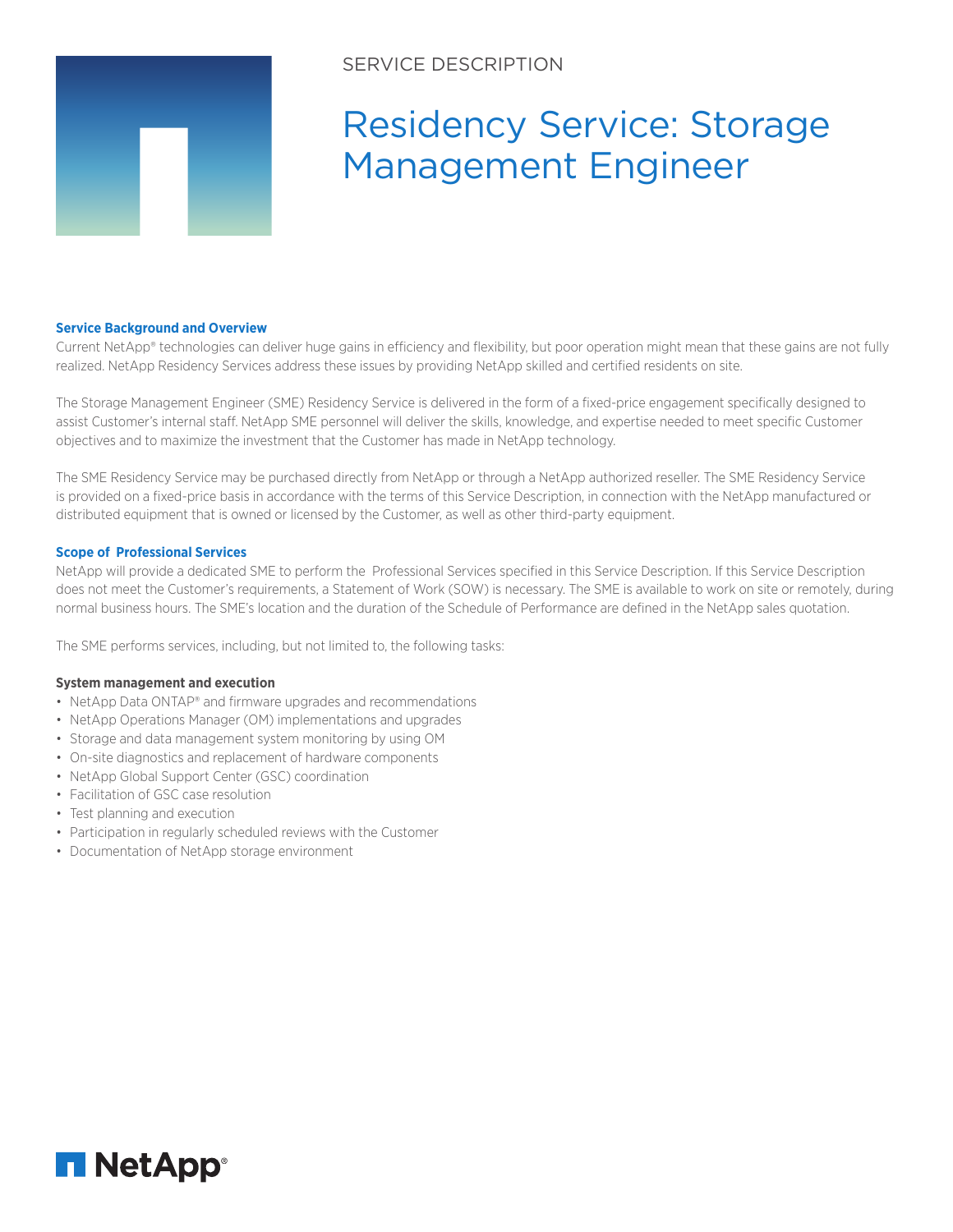# **Additional examples of SME services**

- Provide weekly written status reports on the Professional Services being performed under this Service Description.
- Perform daily monitoring and diagnostics.
- Provide details on a local point of contact to NetApp for Return Material Authorizations. The SME is responsible for obtaining from the Customer an up-to-date copy of the local points of contact for the Customer's systems. This information is used to provide correct address details for parts shipments. The SME will handle any parts returns for the Customer's NetApp systems.
- Serve as an assigned advisor responsible for understanding the Customer's environment and representing the Customer's support needs to the GSC.
- Provide assistance with the NetApp Support site and advice on how to best use the site.
- Assist with technical support matters in cooperation with a Technical Support Engineer when required.
- Coordinate GSC customer service personnel and field resources to solve the Customer's problems.
- Report on process and product maintenance.
- Regularly analyze NetApp AutoSupport™ diagnostic data.
- Perform case trend analysis.
- Provide proactive service management, including software and hardware release planning and bug analyses.
- Analyze software patches and field alerts and advise the Customer on appropriate next steps.
- Assist with disaster recovery (DR) planning, data archival planning, and data migration planning.
- Analyze the Customer needs and recommend additional products and services to meet those needs.
- Participate in the Customer's weekly change management meetings.
- Assist the Customer in modifying NetApp scripts.\*

\*Note: NetApp has no obligation to provide support or maintenance in relation to any scripts created in the performance of Professional Services under this Service Description. Any and all future activity for troubleshooting, additions, or changes requested after completion of the Schedule of Performance must be requested in writing by the Customer and will be billed at NetApp's then-current time-and-materials rate.

# **Out-of-Scope services**

Consulting services on storage systems is out of scope of this service offering. Consulting services on storage are available as additional services, which will have to be separately agreed upon. Some examples of other out-of-scope services include:

- NetApp University product training
- Storage infrastructure architecture and design
- Project work
- High-availability or performance configurations and testing
- Major assessments related to performance and tuning
- Physical moving of equipment

#### **SME standard workweek**

NetApp will provide the Customer with flexibility in regard to the definition and scheduling of the services provided by the SME. NetApp's workweek for each SME resource is based upon a prescheduled, 40-hour week made up of 8-hour days that are scheduled during customary business days and work hours (for example, between Monday and Friday, from 7 a.m. to 6 p.m.) in the Customer's local time zone.

If the Customer wants to have the Professional Services being provided outside of this time frame, the Customer must notify NetApp in writing at least five business days in advance so that resources may be scheduled accordingly. The Customer does not plan on incurring overtime under this Service Description. However, if at any time the Customer exceeds the normal daily or weekly hours NetApp's PS Time and Materials must be purchased.

If the Customer requires adjustments to the time that the services will be provided, NetApp must provide prior written authorization for any SME resource allocations that:

- Exceed the standard 8-hour workday by more than 2 hours
- Are scheduled for work outside of normal local business hours
- Customer overtime delivery requests for SME will require a Time and Materials order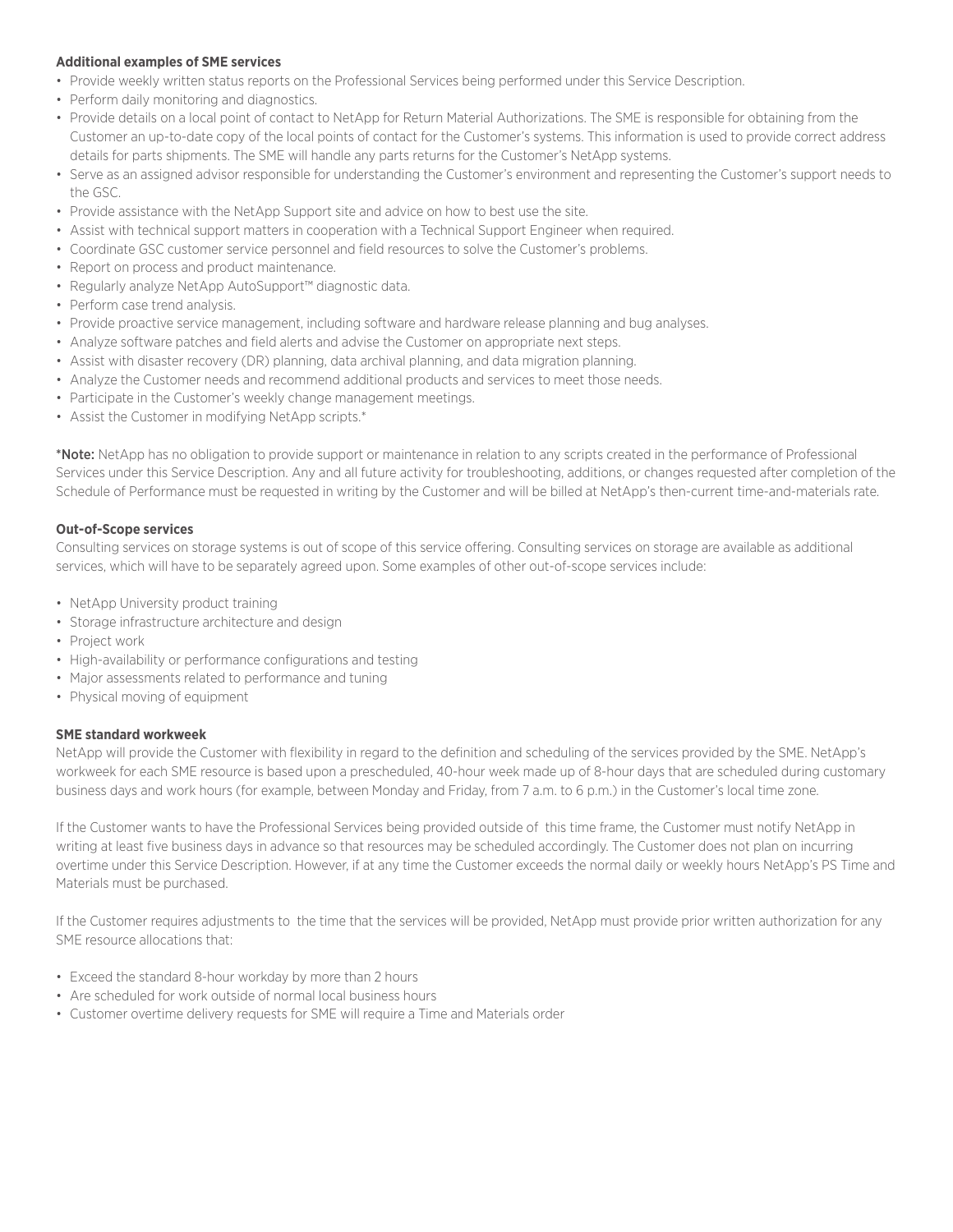# **Non-work SME activities**

The Customer accepts that NetApp will allow the SME time for the following activities/events as a result of which no services will be provided to the Customer during these activities/events.

- Customer holidays
- Sick leave
- Paid time off
- Public holidays
- Professional meetings and conferences
- Professional training

#### **Schedule of Performance**

The estimated Professional Services Start Date is approximately four weeks from the date of the Customer's approved purchase order. With the exception of NetApp's USPS customers, if the Residency Services do not commence within 1 year of the purchase order date, the order will automatically terminate in the absence of a written Change Request. The Residency Service requires delivery to be consecutive months after the actual Professional Services Start Date. The quantity of consecutive months is identified in the NetApp sales quotation. The Customer and NetApp will mutually agree on schedules for on-site visits for the Residency Services.

# **Assumptions and Responsibilities**

# **Assumptions**

- NetApp is not responsible for any application or host system access that encompasses coding, scripting, application analysis, system performance, troubleshooting, or application logins outside of the Professional Services expressly described in this Service Description.
- NetApp and the Customer will provide a contact who will be responsible for coordinating and managing obligations under this Service Description.

# **Customer responsibilities**

Completion of the Professional Services by NetApp is contingent upon the Customer fulfilling the following responsibilities for the duration of this Service Description. Any inability to fulfill or delay in fulfilling these responsibilities may require a written Change Request.

# **Environment**

The Customer will obtain or prepare:

- All required hardware and software.
- All necessary facilities arrangements, which may include such items as power, network connections, floor space, and cooling.
- Adequate on-site access to office space, equipment, and telephones with outside lines, as well as standard Internet and remote access.
- Security passes to allow NetApp personnel to enter and exit customer sites with laptops and any other relevant materials.

# **Data environment**

The Customer will be responsible for:

- Any business and data application testing, and all necessary data backup in preparation for and during the performance of this Service Description.
- Management and adequacy of data backup, data recovery, and disaster recovery measures. Notwithstanding anything to the contrary, NetApp will not be responsible or held liable for any Customer internal processes, procedures, or requirements, or otherwise to ensure protection against the following:
	- Loss or corruption
	- Availability
	- Confidentiality
	- Resulting project delays or Customer downtime
	- Security, or lack thereof, of data or information